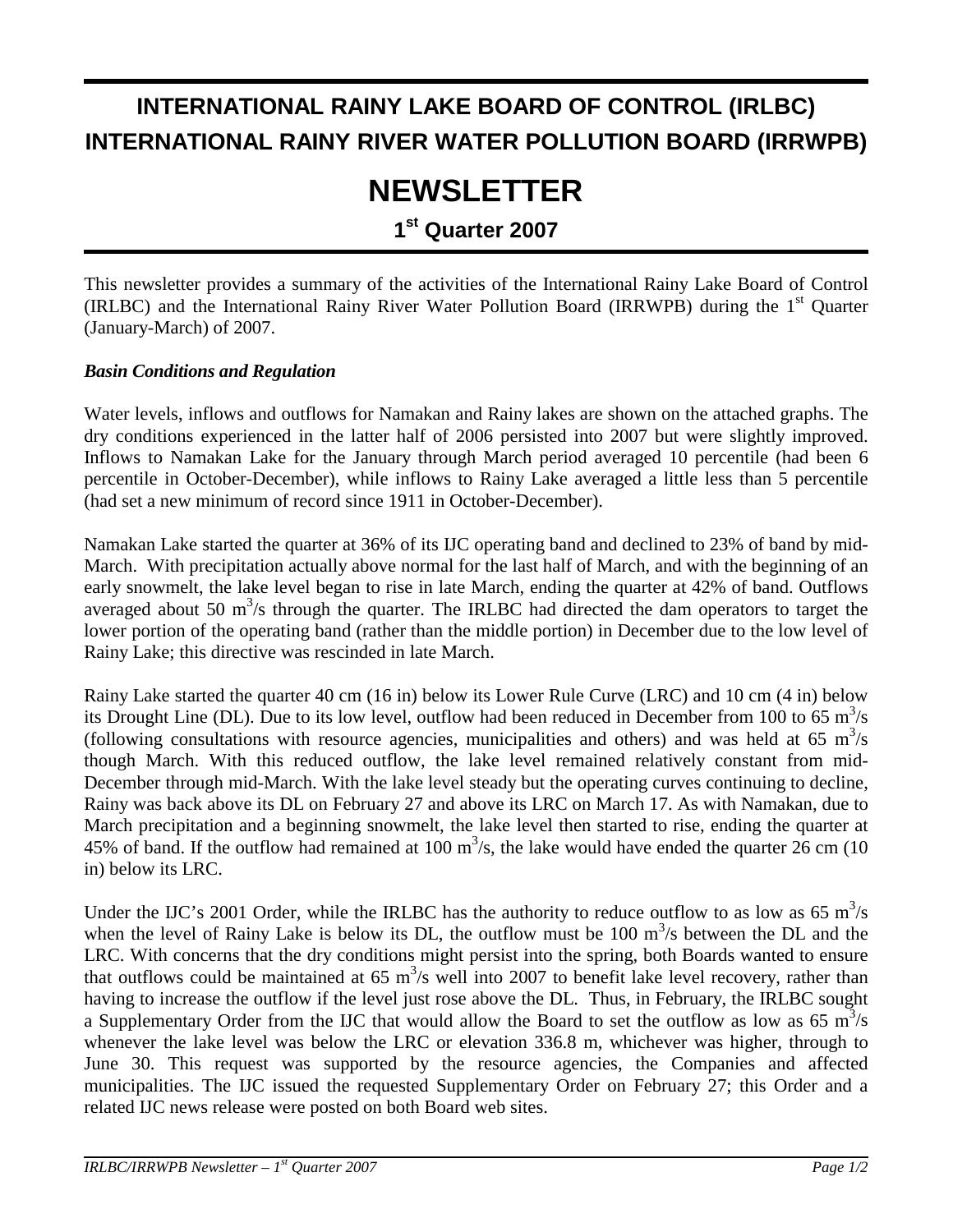#### *Board Meetings*

During the quarter, the Boards dealt with business via two joint conference calls (January 29 and March 2) and a number of email exchanges. Topics addressed included regulation, the Rainy Lake Supplementary Order, hydropower peaking, Namakan River hydropower development, the Pine Island peat mine, environmental monitoring, basin conferences/workshops, Board correspondence, Board membership, and the spring report and presentation for the IJC.

Several Members and staff represented the Boards at the 4<sup>th</sup> International Lake of the Woods Water Quality Forum on March 7-8 in International Falls.

#### *Rainy River Peaking Work Group*

During the quarter the Work Group finalized the report documenting their agreement that, for 2007 and 2008, no peaking would be conducted during a 2.5 month spring spawning period window, nominally from April 15 through June 30 but with actual dates depending on the status of the spawn. The Work Group held a conference call on March 15 to confirm an April 15 start date for 2007, with a tentative end date of June 30, subject to further assessment on June 8.

#### *Pine Island Peat Mine Monitoring*

As noted in the last newsletter, to ensure that the Black and Rainy rivers would not be adversely impacted by the peat operations, the IRRWPB had drafted recommendations for additional long-term mercury monitoring. These recommendations were finalized and transmitted to the Minnesota Pollution Control Agency by letter in mid-January.

#### *Environmental Monitoring for Future Rule Curve Evaluation*

As noted in previous newsletters, regarding the proposed review of the Rainy and Namakan rule curves in 2015, concerns have been growing about gaps in environmental monitoring and socio-economic data collection, and about continued funding to support the monitoring that is underway. This was addressed in the Boards' fall 2006 report and presentation to the IJC and in a follow-up letter sent to the IJC in early December. The IJC responded in early February, proposing that a Plan of Study (POS) be developed to outline the work required and its cost. This POS would be submitted to governments to seek funding. The IJC requested that the Boards propose and solicit members for a team to develop the POS for the IJC. The Boards responded with a list of potential candidates in early March.

*Questions or comments? Contact the Boards' Secretary:* 

*Kari Layman USACE - St. Paul District 190 Fifth Street East St. Paul, Minnesota 55101 - 1638 Phone: 651 290-5424 Fax: 651 290-5841 Email: Kari.L.Layman@usace.army.mil*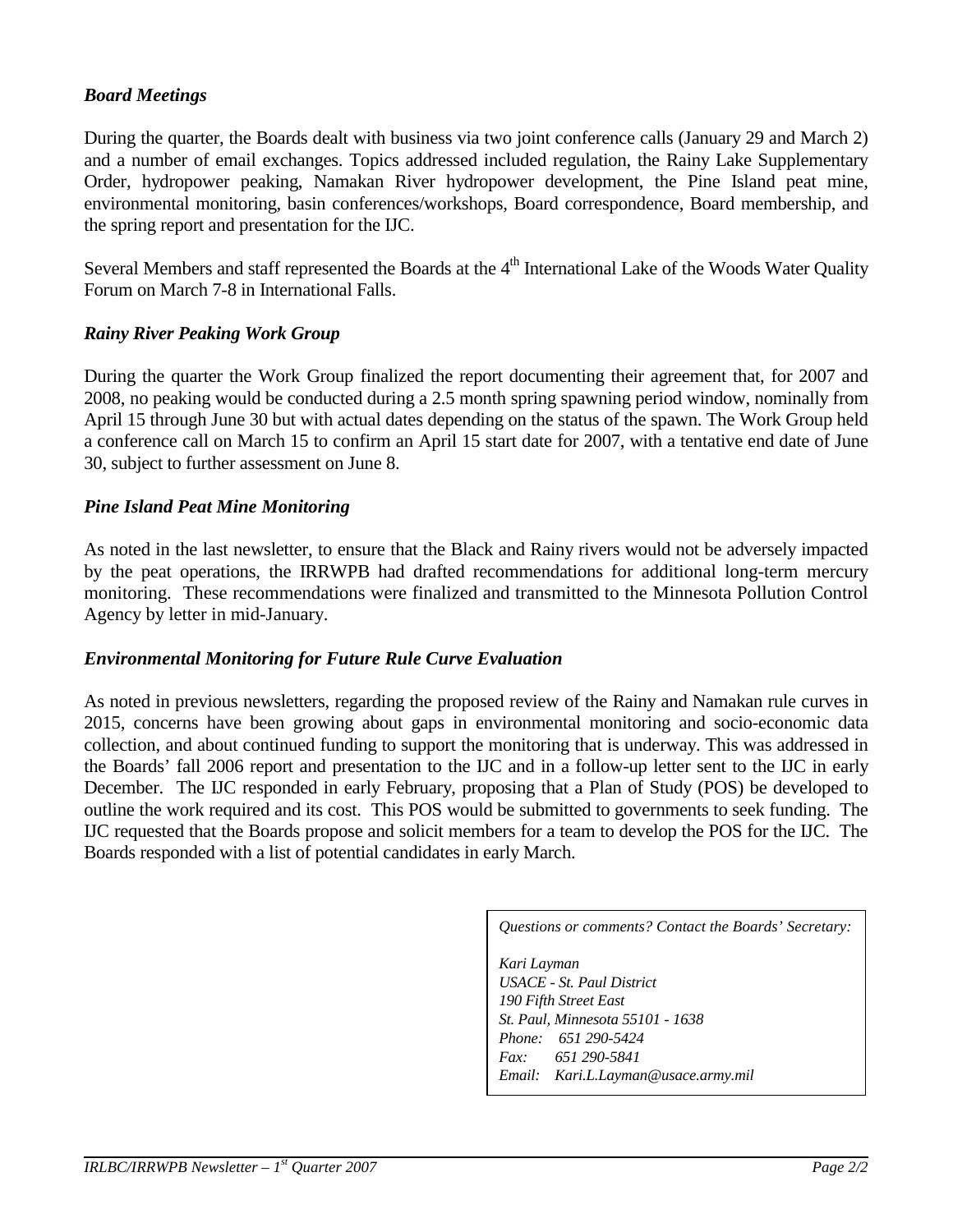### NAMAKAN LAKE